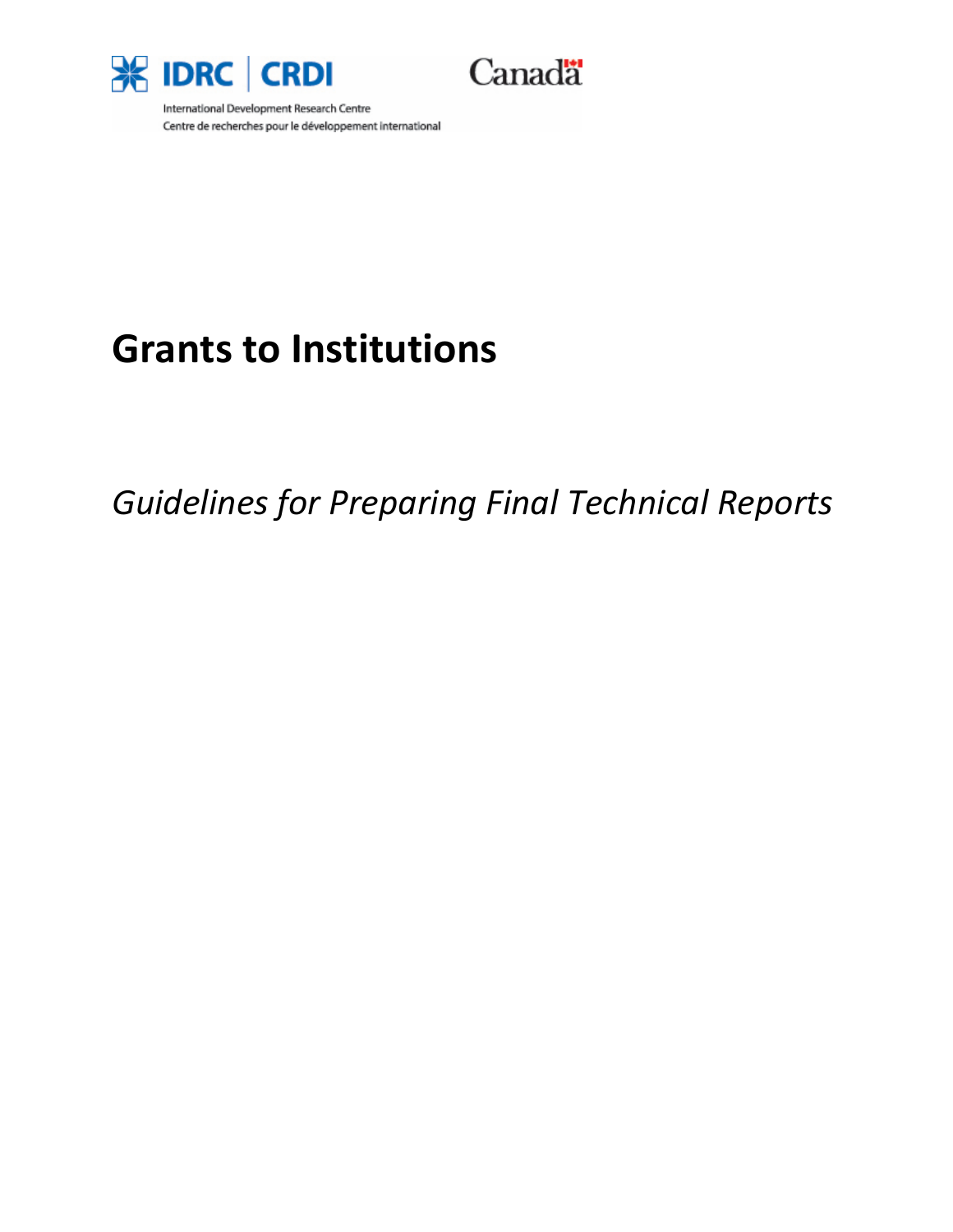## **CONTENTS**

- **1.** What is the Final Technical Report?
- **2.** Considerations for Final Technical Reports
- **3.** Submission of project outputs
- **4.** Preparing a Final Technical Report
- **5.** Format
	- *i) Cover page*
	- *ii) Executive summary*
	- *iii) The research problem*
	- *iv) Progress towards milestones*
	- *v) Synthesis of research results and development outcomes*
	- *vi) Methodology*
	- *vii) Project outputs*
	- *viii) Problems and challenges*
	- *ix) Overall assessment and recommendations*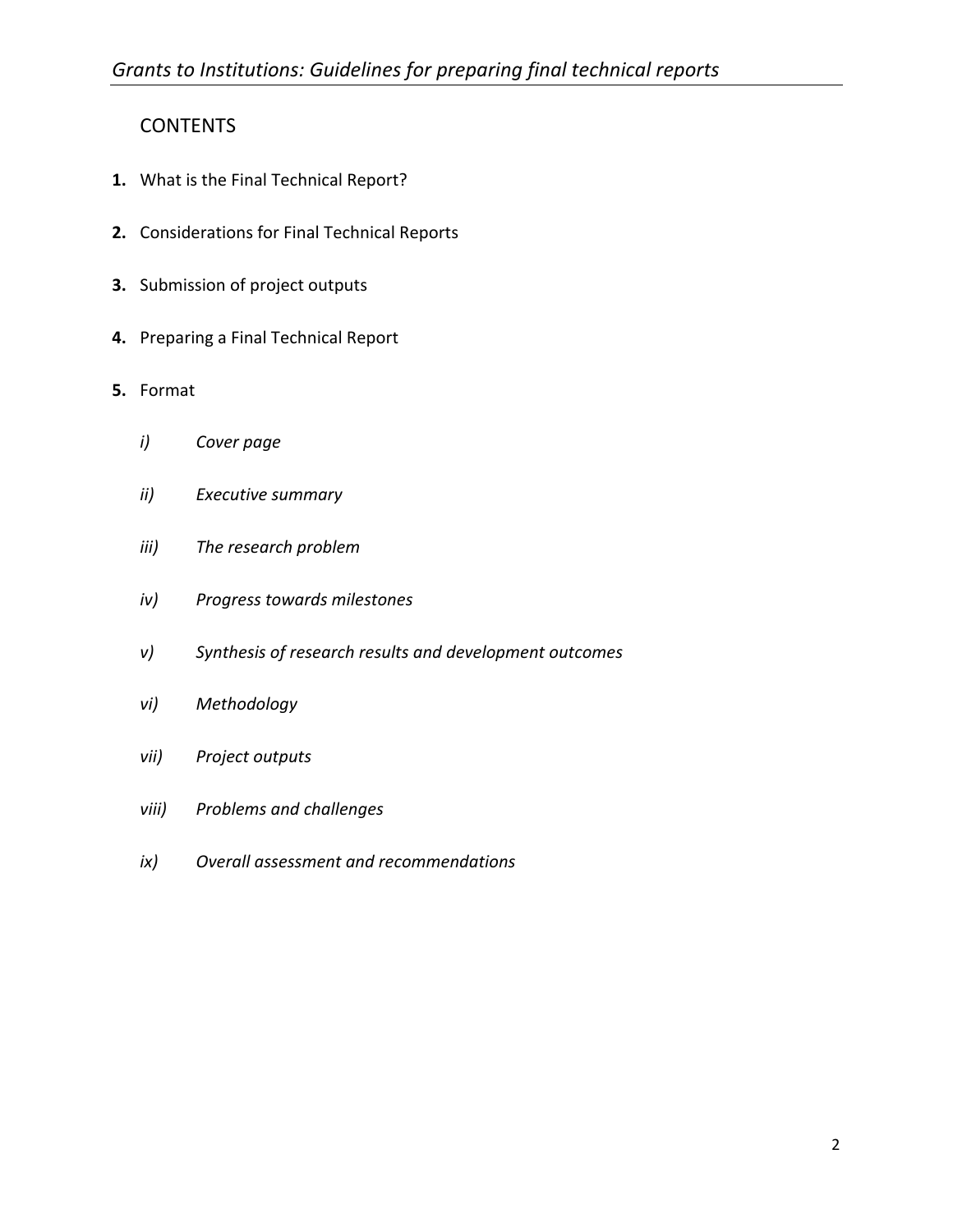### **1. What is the Final Technical Report?**

Upon completion of a project, recipients of IDRC project grants are required to submit a Final Technical Report as a condition for receiving final payment from IDRC. This report provides the details of the activities supported by the project, focusing on the substantive achievements and lessons learned from the experience. In addition to other outputs generated by the project, the Final Technical Report is a primary source of information and analysis for IDRC. It serves an important accountability function in reporting on what was achieved with IDRC support.

And, in keeping with **IDRC's Open Access Policy**, recipients must submit grey literature (including Final Technical Reports) to IDRC for publication on an open access basis in the IDRC Digital Library (idl‐bnc.irdc.ca).

#### **2. Considerations for Final Technical Reports**

The requirements for all reports, including the Final Technical Report, are agreed to during project development. The *Application for an IDRC Research Grant*, requires an open access dissemination plan for the expected reports and publications generated by the project and reflected in the *Grant Agreement.* Disclaimers and any additional acknowledgement required will be set out in the grant agreement and must be included in all reports housed in the IDRC Digital Library.

In the event that changes occur to the research and planned outputs during the life cycle of a project, reporting requirements and arrangements may be modified by mutual agreement during project implementation. All changes are to be appropriately documented. Before final payment and project completion, all agreed reports must be submitted to the IDRC program officer responsible for the project and deemed satisfactory. A project cannot be closed without the necessary reports.

Prior to submitting the Final Technical Report, any outstanding issues related to dissemination in accordance with the IDRC Open Access Policy can be discussed between IDRC's responsible program officer and the recipient. Issues of concern can be addressed, keeping in mind:

- Even unsuccessful efforts and outcomes in research, capacity, and policy can convey important learning and lessons.
- **Final Technical Reports provide valuable information on project achievements and** outputs and enable further analysis and learning. These reports should provide candid observations, wherever possible, as per the guidelines set out below, about the overall experience with the project. However, sensitive or confidential issues should be addressed through a direct exchange with the program officer, and documented and filed separately outside of the IDRC Digital Library.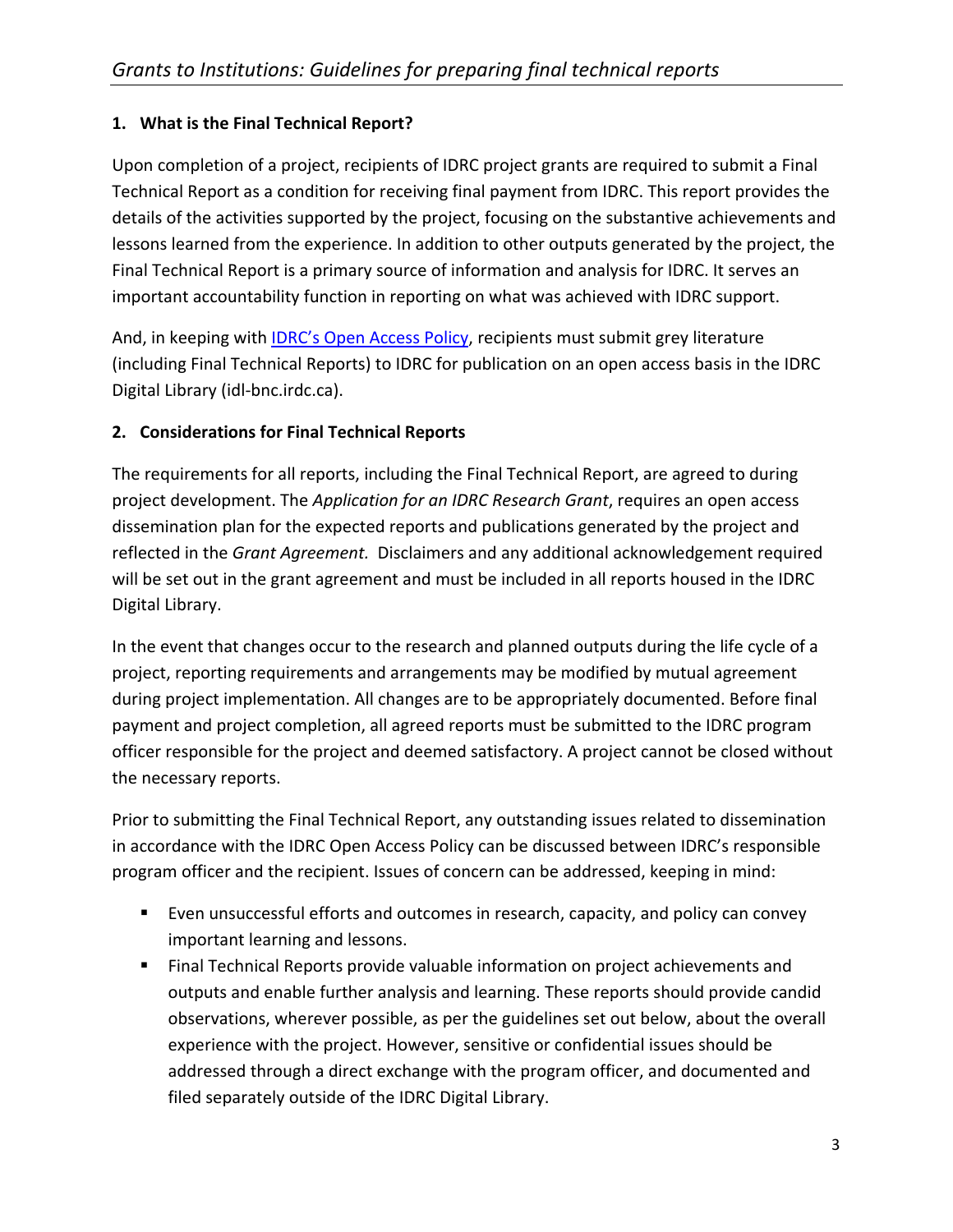The following guidelines are for the content of the Final Technical Report, focusing on a substantive discussion of project activities, lessons learned, outputs, and outcomes. All other project outputs should be submitted separately as per IDRC's Open Access Policy.

During the course of the project, it is important to keep in mind what was agreed to concerning the content of all project technical reports. This will help to keep a project on track, as well as to make and document any necessary adjustments.

## **3. Preparing a Final Technical Report**

IDRC program officers responsible for the grant must be able to determine satisfactory completion of the work before they can approve the release of final payments. The guidelines below outline the requirements for final technical reports. Incomplete or unclear final technical reports will be rejected.

Recipients must complete and submit final technical reports on or before their due dates, pursuant to the grant agreement.

Structured guidelines are provided below. We suggest that project leaders prepare to write a report by first reflecting on the main messages they would like to convey. This will help the written report to focus on those messages. IDRC's principle interests in report content are in both actual experience and what was learned.

The report should be an opportunity to reflect on the management of the project from various perspectives: technical, administrative, and financial.

The amount of effort required can be reduced if project leaders are aware of the required content for these reports from the beginning, so that they can think about it during the life of the project. An ongoing exercise of self‐assessment of this nature can be a useful tool for keeping a project on track and making any necessary adjustments.

## **4. Format**

Projects differ in relative focus on research, capacity building, and policy/practice influence and there are different ways to organize this material. A suggested format for each section is provided below, but alternatives may be used as appropriate to the project.

*i) Cover page*

The report cover page of the Final Technical Report should include the following: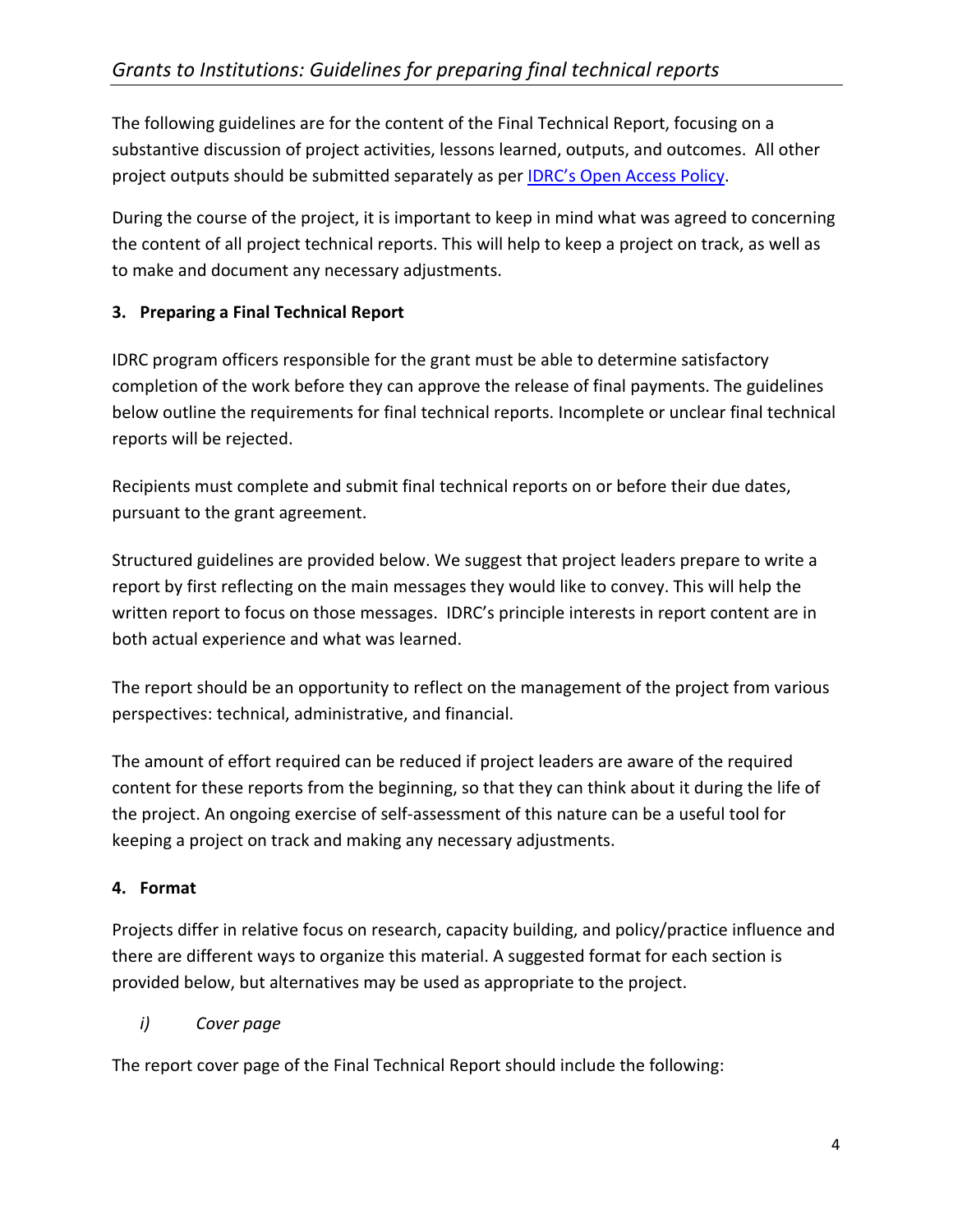- **Project title**
- IDRC project number (a 6-digit number) component number (if applicable)
- **Research organizations involved in the study**
- **Location of study**
- By: full name of author(s), name of organization
- Report type: Final Technical Report
- Date: date the report is submitted
- **Insert copyright and licensing information:** 
	- o Copyright notice in the following form: "© [year] [name of the owner of the copyright]".
	- o Licensing information as follows: "Disseminated under Creative Commons Attribution License (http://creativecommons.org/licenses/by/4.0/) "
- *ii) Executive summary*

Provide an informative summary of the key advances, significant research findings, important outcomes and innovative outputs of the project. The focus should be on project achievements in terms of outputs and outcomes.

*iii) The research problem*

What was the basic rationale of the project and the research problem or problems being addressed? Often, the researchers' understanding of the problems will have evolved since the project was approved. The report should describe this evolution and the reasons behind it. Did the research process lead to a revised view of the research problem?

Provide a synthesized reflection on the overall progress of the global project (please include the general objective of the project). Describe the contribution to knowledge that this project represents from a scientific, developmental and/or policy perspective.

*iv) Progress towards milestones* 

Briefly describe achievement of project milestones (as specified in the Grant Agreement) for the entire reporting period. Have a brief section for each milestone (e.g. Milestone 1.1, 1.2, etc.).

Provide evidence that milestones were achieved, and refer to the hard evidence in previous reports and/or attached annexes (as needed). If applicable, explain why any milestones were not achieved.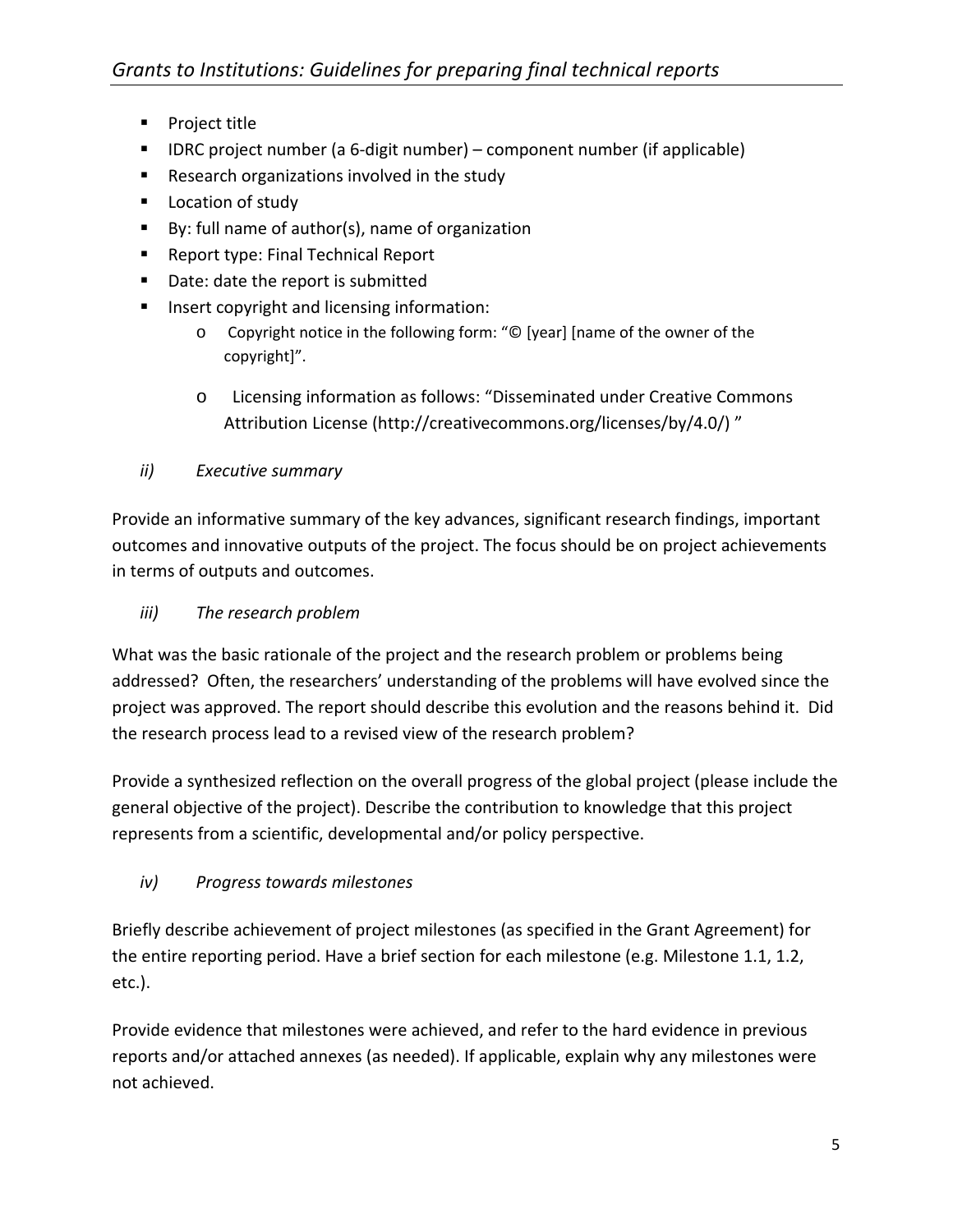## *v) Synthesis of research results and development outcomes*

The analysis of outcomes should take into account social, gender, and environmental dimensions wherever appropriate and possible. It can be done in two ways, but should be consistent the approach used in your past interim technical reports (confer with the program officer to determine the preferred approach):

By each project research objective:

- **Synthesize the main research results during the project, highlighting the progress made** by the project. This should be done by listing each specific objective as it is written in the Grant Agreement, highlighting the progress for each one.
- If applicable, include any summarized quantitative analysis to back up the results as an annex to this report
- **Highlight any unexpected, surprising or interesting innovative results that you can draw** out of the research.
- **Explain how the research results are being used, and what their impact has been on** specific communities or populations in the targeted country(ies) at the end of the project.
- How were research ethics issues, if any, assessed and managed?
- **Describe any potential uptake of project results within 3 years of the end of the project.**

#### **OR**

By overall project outcomes:

What were the main outcomes of the project? How did the project contribute to:

- **Scientific, research, or knowledge innovations?**
- Changes in behaviour, capacities, actions, or relationships of researchers, networks, or research institutions?
- Changes in behaviour, capacities, actions, or relationships of research users or those affected by the research process or findings?
- **Policy influence (e.g., expanded policy capacities of researchers; broadening policy** horizons of policymakers; and affecting policy regimes)
- **F** Technology development, adoption, and adaptation
- Changes in the state of economic, social, health, political, or environmental conditions
- **What was learned about approaches or broad design elements for conducting research,** building capacity or influencing policy or practice in the field and circumstances of the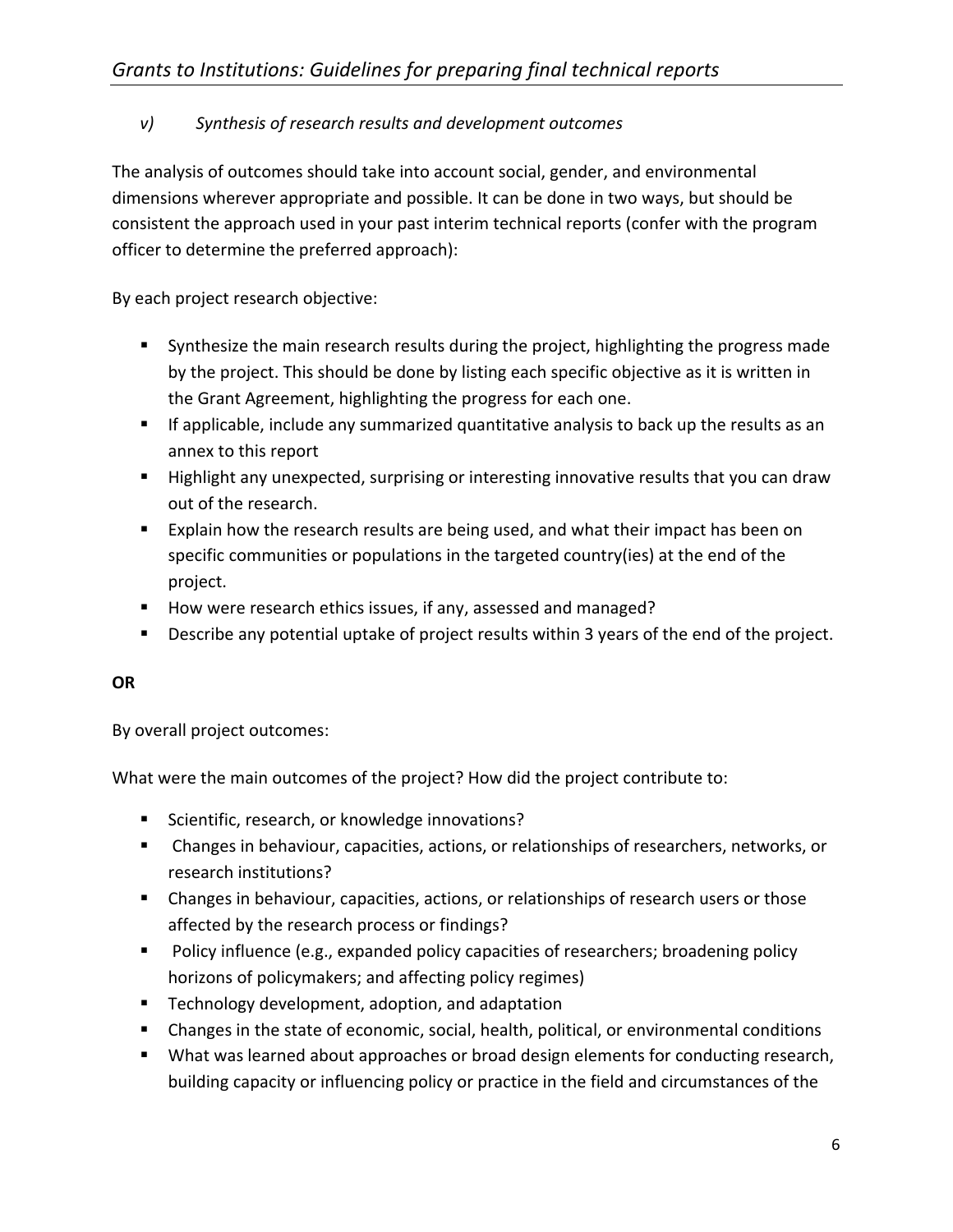project? What problems arose, and what changes in orientation occurred? Were certain aspects of project design particularly important to the degree of success of the project?

- What contributed to these outcomes and what lessons did you draw from the experience?
- Did any research ethics considerations emerge during the project? How were these issues mitigated and managed? What are the lessons from the assessment and management of research ethics in the project?
- What was the role of other organizations or donors in this project? How was this relationship managed?

## *vi) Methodology*

Describe and discuss the research methods and analytical techniques used and any problems that arose. Research instruments such as questionnaires, interview guides, and any other documentation judged useful to understanding the project should also be included. Indicate and explain any changes in orientation that may have occurred since the project was designed. Indicate any particular learning about merits of different methods for addressing the project's research problem and generating desired outputs and outcomes.

## *vii) Project Outputs*

Making reference to the open access dissemination plan, what were the main outputs of the project? Identify any outputs that were planned, but which have yet to materialize. Specify when these outputs will be completed, including plans for any future publications. Specify how you have met the requirements of IDRC's Open Access Policy. If appropriate, highlight any unique or innovative outputs. If appropriate, explain why outputs were not completed or were of poor quality.

## *viii) Problems and Challenges*

Have there been any problems or challenges faced by the project? These could include delays, problems amongst stakeholders, with research activities etc. Highlight any risks that might have emerged in the project, and innovative ways you have found to deal with these risks. Reflect on possible problems and challenges related to ethics.

## *ix) Administrative Reflections and Recommendations*

This section is not about research recommendations, but administrative recommendations for IDRC. What would you do differently as a result of this experience, and what general and useful lessons can be derived for improving future projects?